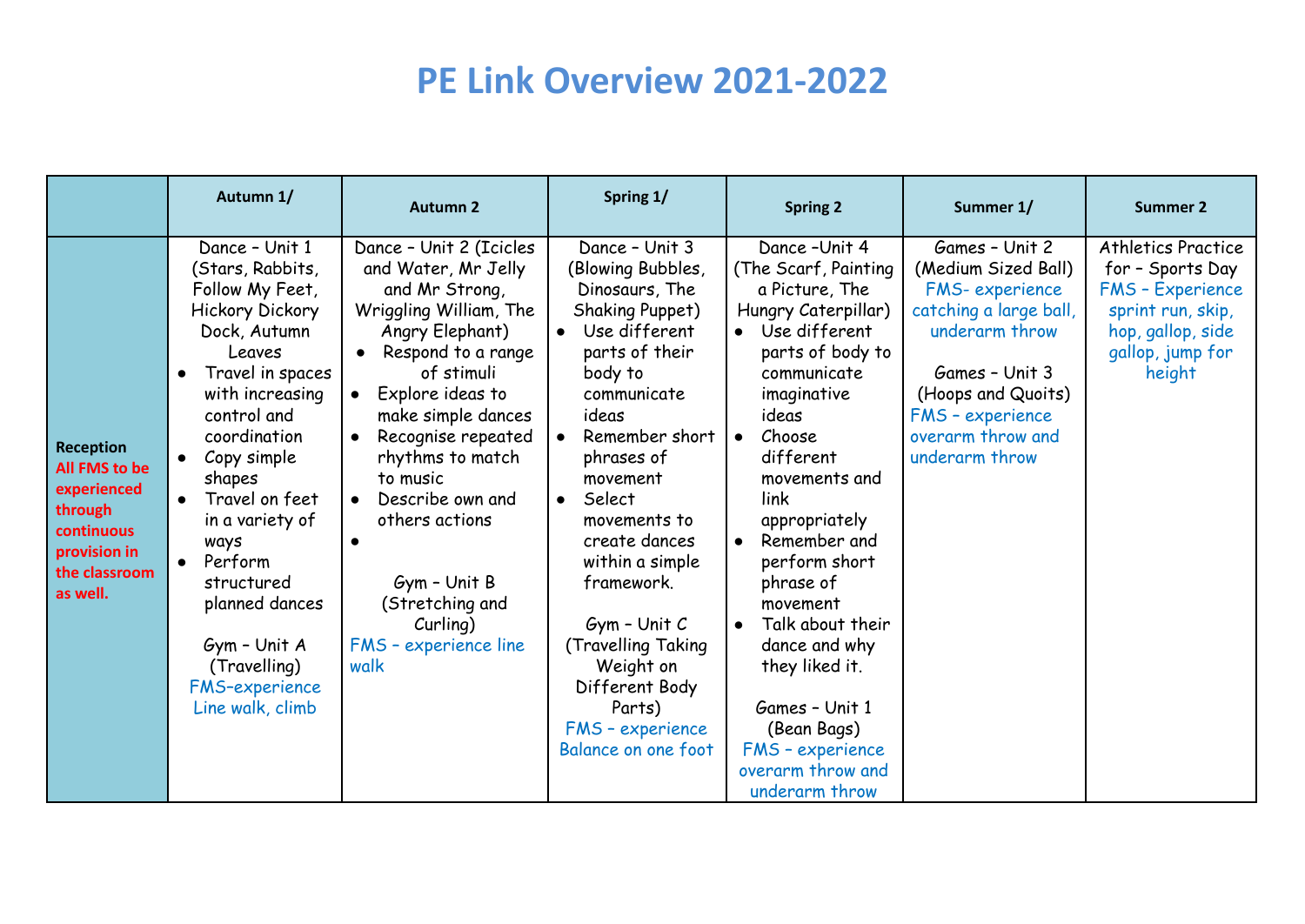|        | Which material should the                            | Dance - Unit 1       | $Gym - Unit D$       | Parachute            | Skipping (British        | Games - Unit 3            |
|--------|------------------------------------------------------|----------------------|----------------------|----------------------|--------------------------|---------------------------|
|        | Three Little Pigs have used<br>to build their house? | (Streamers, Conkers, | (Flight)             |                      | <b>Heart Foundation)</b> | (Bat and Ball             |
|        | Dance - Unit 2                                       | Playing with a Ball) | FMS - Taught line    | Games - Unit 2       | FMS - taught             | Skills)                   |
|        | (Jack and The                                        | Explore actions      | walk, Experience     | (Throwing, Catching) | skipping                 | Experience - 2            |
|        | Beanstalk)                                           | Perform basic        | jump for height      | and Aiming)          |                          | handed strike             |
|        | Respond to a<br>$\bullet$                            | dance skills in      |                      | FMS - taught         |                          |                           |
|        | range of stimuli                                     | relation to dance    | $Gym - Unit E$       | underarm throw,      |                          |                           |
|        | Improvise and<br>$\bullet$                           | ideas                | (Points and Patches) | catch large ball,    |                          |                           |
|        | idea                                                 | Explore a range of   | FMS - taught to      | experience overarm   |                          | <b>Athletics - Sports</b> |
|        | Choose                                               | movements suitable   | balance on one foot  | throw                |                          | Day                       |
|        | appropriate                                          | for idea and link    |                      |                      |                          | FMS-taught                |
|        | movements to                                         | them together        |                      |                      |                          | spring run, skip,         |
| Year 1 | create short                                         | Observe others and   |                      |                      |                          | hop, gallop               |
|        | phrase of                                            | describe             |                      |                      |                          |                           |
|        | movement                                             |                      |                      |                      |                          |                           |
|        | Communicate                                          |                      |                      |                      |                          |                           |
|        | ideas showing                                        |                      |                      |                      |                          |                           |
|        | expressive                                           |                      |                      |                      |                          |                           |
|        | qualities.                                           |                      |                      |                      |                          |                           |
|        |                                                      |                      |                      |                      |                          |                           |
|        | Games - Unit 1                                       |                      |                      |                      |                          |                           |
|        | (Large Ball skills)                                  |                      |                      |                      |                          |                           |
|        | FMS - taught catch                                   |                      |                      |                      |                          |                           |
|        | large ball,                                          |                      |                      |                      |                          |                           |
|        | experience kicking                                   |                      |                      |                      |                          |                           |
|        | and dribbling a ball                                 |                      |                      |                      |                          |                           |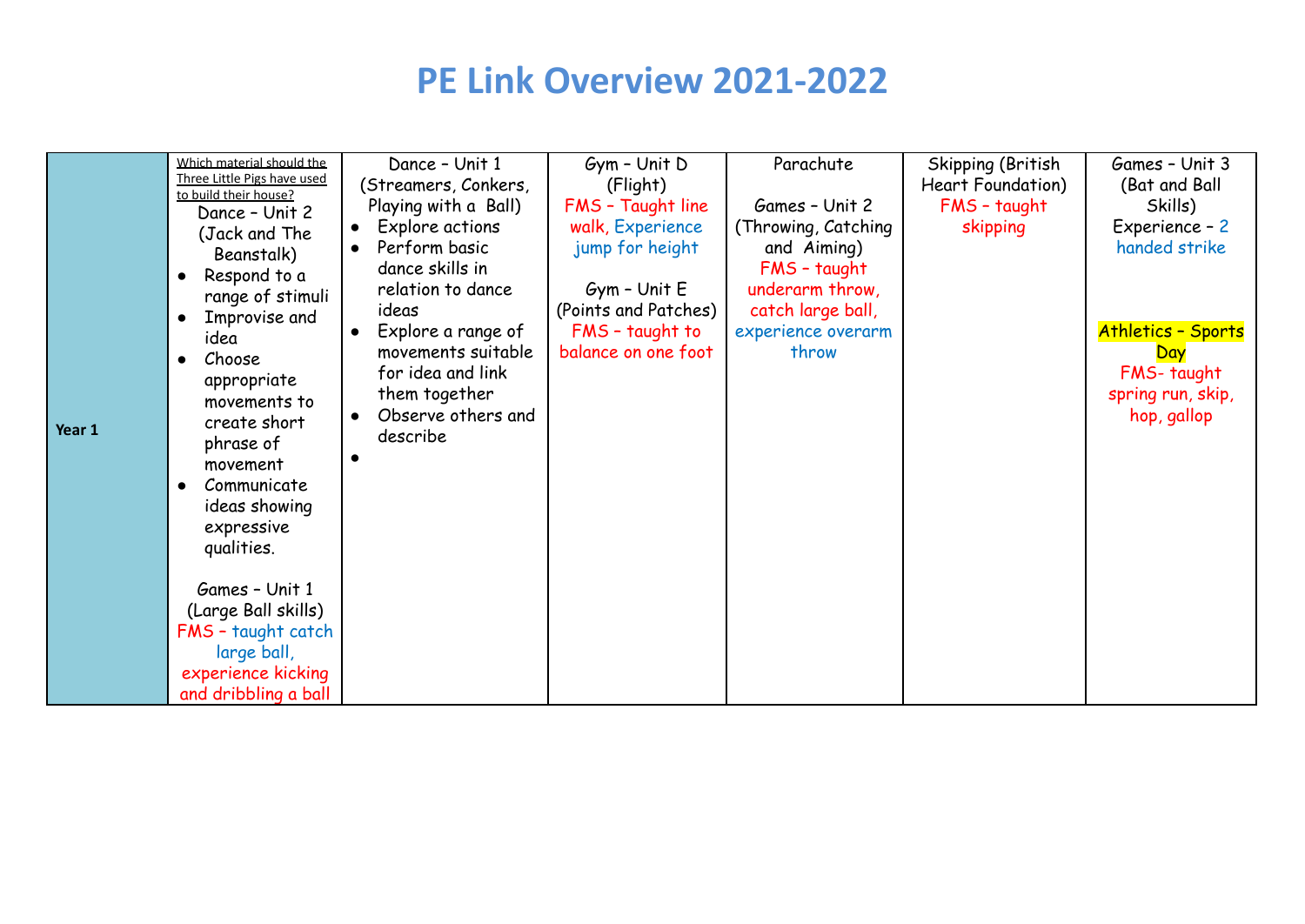| Year <sub>2</sub> | Where would you rather<br>live: England or Australia?<br>Dance - English<br>Country Dancing,<br>African Dancing<br>Tennis external<br>coach -(Twinkl unit<br>- Bat and ball)<br>Taught - 2 handed<br>strike                   | Dance - Unit 1 (The<br>Cat, Balloons, Reach for<br>the Stars)<br>Perform basic<br>dance phrases with<br>some idea of mood<br>and feeling<br>Remember and<br>repeat phrases and<br>patterns<br>Change and vary<br>$\bullet$<br>actions<br>demonstrating<br>speeds and weights<br>Communicate ideas<br>and stories | Could you be the next<br>Dina Asher Smith?<br>Games - Unit 1<br>(Throwing and<br>Catching)<br>FMS- overarm<br>throw, catch<br>medium ball, 2<br>handed strike<br>Continuing<br>underarm throw                                     | Gym - Unit H<br>(Parts High and<br>Low)<br><b>FMS-continuing</b><br>climb, experiencing,<br>bench walk                                                                                                     | $Gym - Unit I$<br>(Pathways)<br>FMS-continuing<br>balancing on one<br>foot experience<br>bench walk<br>Taught - side roll                                                                                                                                             | <b>Athletics - Sports</b><br>Day<br>FMS - Continuing<br>sprint run, hop,<br>gallop<br>Taught - jump for<br>height and<br>distance<br><b>Experiencing side</b><br>gallop                                                   |
|-------------------|-------------------------------------------------------------------------------------------------------------------------------------------------------------------------------------------------------------------------------|------------------------------------------------------------------------------------------------------------------------------------------------------------------------------------------------------------------------------------------------------------------------------------------------------------------|-----------------------------------------------------------------------------------------------------------------------------------------------------------------------------------------------------------------------------------|------------------------------------------------------------------------------------------------------------------------------------------------------------------------------------------------------------|-----------------------------------------------------------------------------------------------------------------------------------------------------------------------------------------------------------------------------------------------------------------------|---------------------------------------------------------------------------------------------------------------------------------------------------------------------------------------------------------------------------|
| Year <sub>3</sub> | Games - Year 3 -<br>Unit 1 (Passing and<br>Receiving)<br>FMS - continuing<br>underarm throw.<br>overarm throw, 2<br>handed strike<br>Taught - foot<br>dribble, kick, chest<br>pass, hand dribble<br><b>Experience dodging</b> | What makes the Earth<br>angry?<br>Dance - erupting<br>volcano dance (6 weeks)<br>Choose the<br>$\bullet$<br>movements which<br>reflect the dance<br>Respond imaginatively<br>to a stimulus and<br>remember and repeat<br>simple dance phrases.<br>Work in pairs and<br>groups using                              | Gymnastics -<br>stretching, curling<br>and arching<br>FMS - continuing<br>balance on 1 foot,<br>side roll, climb<br>Rolling, jumping<br>$\bullet$<br>and beginning<br>cartwheel,<br>perform matching<br>shapes with a<br>partner, | Gymnastics-<br>pathways<br>Travel fluently<br>along different<br>pathways, e.g.<br>travelling, jumping<br>and turning<br>Demonstrate<br>different speeds<br>and levels<br>Acceleration and<br>deceleration | How can Usain Bolt move<br>so quickly? (Also Ancient<br>Greece)<br>Athletics -Year 3 -<br>Unit 1 (Sprinting,<br>throwing, jumping,<br>relays)<br>FMS - Continuing<br>skip, hop gallop, jump<br>for height and<br>distance<br>Taught side gallop<br>Experience dodging | Mediterranean<br>Holidays<br>Games - Ball Skills<br>Unit 4 (Striking<br>and Fielding<br>Games)<br>FMS - continuing<br>underarm throw,<br>overarm throw, 2<br>handed strike<br>Taught - catch<br>small ball, chest<br>pass |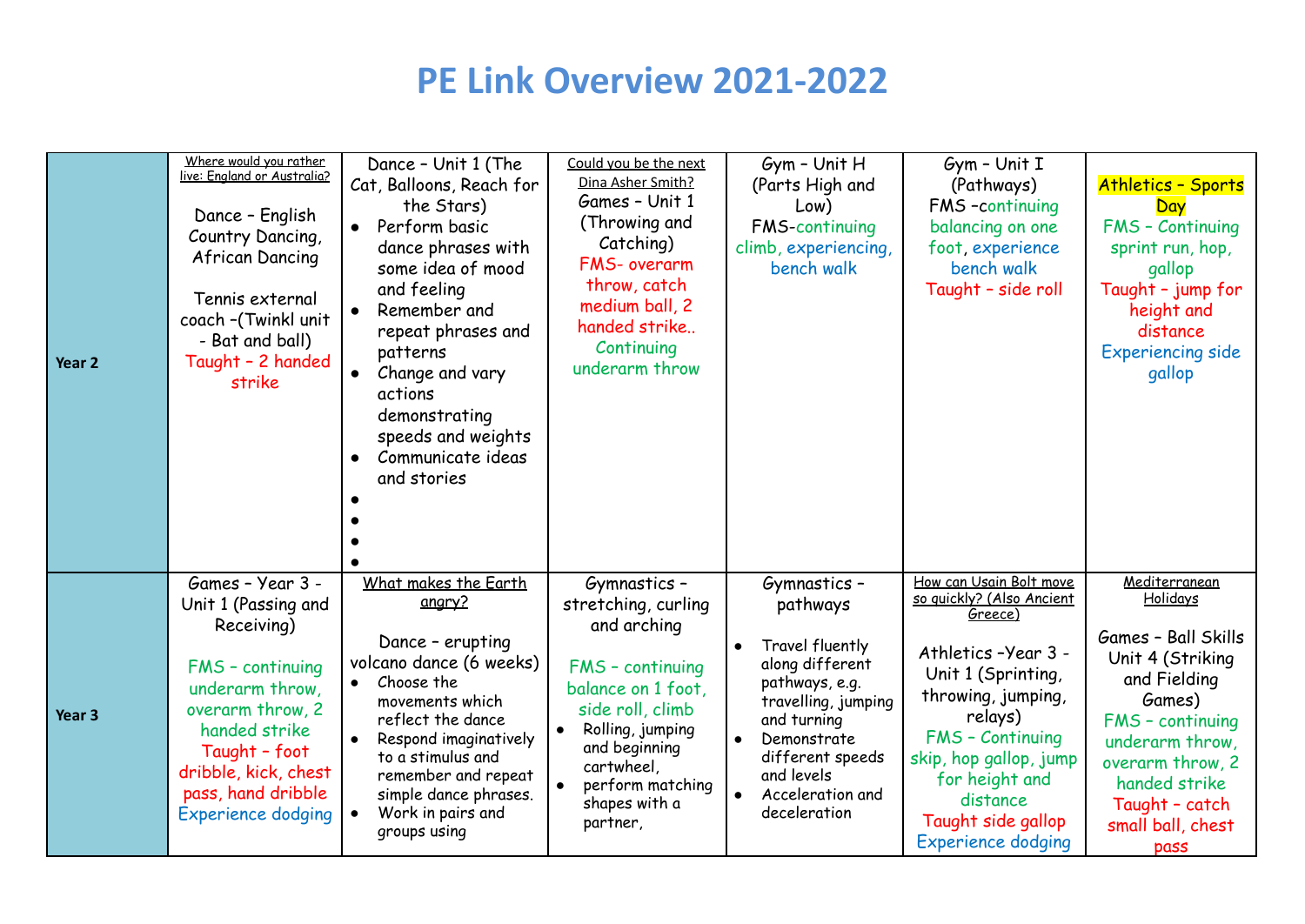|        |                                                                                                                                                            | complementary<br>movements.                                                                                                                                                                                                    | perform short<br>sequences<br>demonstrating<br>levels, directions<br>and speeds                                                                                                                                                                                                                                                                                                                                    | <b>Individual and</b><br>$\bullet$<br>partner<br>sequencing                                                                                                                                                                                                                                                                                                                                                                                           |                                                                                                                                                                       | <b>Experience dodging</b><br><b>Athletics - Sports</b><br>Day                                                                                                                                                                                      |
|--------|------------------------------------------------------------------------------------------------------------------------------------------------------------|--------------------------------------------------------------------------------------------------------------------------------------------------------------------------------------------------------------------------------|--------------------------------------------------------------------------------------------------------------------------------------------------------------------------------------------------------------------------------------------------------------------------------------------------------------------------------------------------------------------------------------------------------------------|-------------------------------------------------------------------------------------------------------------------------------------------------------------------------------------------------------------------------------------------------------------------------------------------------------------------------------------------------------------------------------------------------------------------------------------------------------|-----------------------------------------------------------------------------------------------------------------------------------------------------------------------|----------------------------------------------------------------------------------------------------------------------------------------------------------------------------------------------------------------------------------------------------|
| Year 4 | Games Unit 4<br>(Striking/Fielding<br>Games)<br>Taught - 1 handed<br>strike, punt<br>Continuing -<br>underarm and<br>overarm throw,<br>catch a small ball, | Games - Unit 2<br>(Problem Solving and<br><b>Inventing Games)</b><br>Taught - 1 handed<br>strike, punt, hand<br>dribble, dodge<br>Continuing - foot<br>dribble, kick, underarm<br>and overarm throw,<br>catch small ball, kick | How could we survive<br>without water? / Why is<br><u>the Thames so</u><br>important?<br>Twinkl- dance water<br>Respond to stimuli<br>creating<br>movement phrase<br>using specific<br>skills and respond<br>to changing<br>stimulus.<br>Design own<br>$\bullet$<br>movement<br>patterns<br>Link and combine<br>$\bullet$<br>movement phrases<br>to create a<br>movement<br>sequence<br>Perform with<br>expression | Gymnastics-<br>balance<br>Taught - forward<br>roll<br>Continuing - balance<br>on 1 foot, bench<br>walk<br>Understand<br>$\bullet$<br>combinations for<br>stable balances<br>Understand about<br>$\bullet$<br>body tension with<br>a variety of<br>balances<br>Create<br>contrasting<br>shapes e.g.<br>symmetry/<br>asymmetry,<br>wide/narrow<br>Create and<br>$\bullet$<br>perform a<br>sequence including<br>travelling<br>movements and<br>balances | Gymnastics<br>-receiving body<br>weight<br>Taught - forward<br>roll<br>Continuing - balance<br>on 1 foot, bench walk<br>Medieval/traditional<br><b>English Dances</b> | Athletics -Year 4 -<br>Unit 1 (Sprinting,<br>throwing, jumping,<br>obstacles)<br>Taught - dodge,<br>leap<br>Continuing - sprint<br>run, skip, hop,<br>gallop, side gallop,<br>jump for height<br>and distance.<br><b>Athletics - Sports</b><br>Day |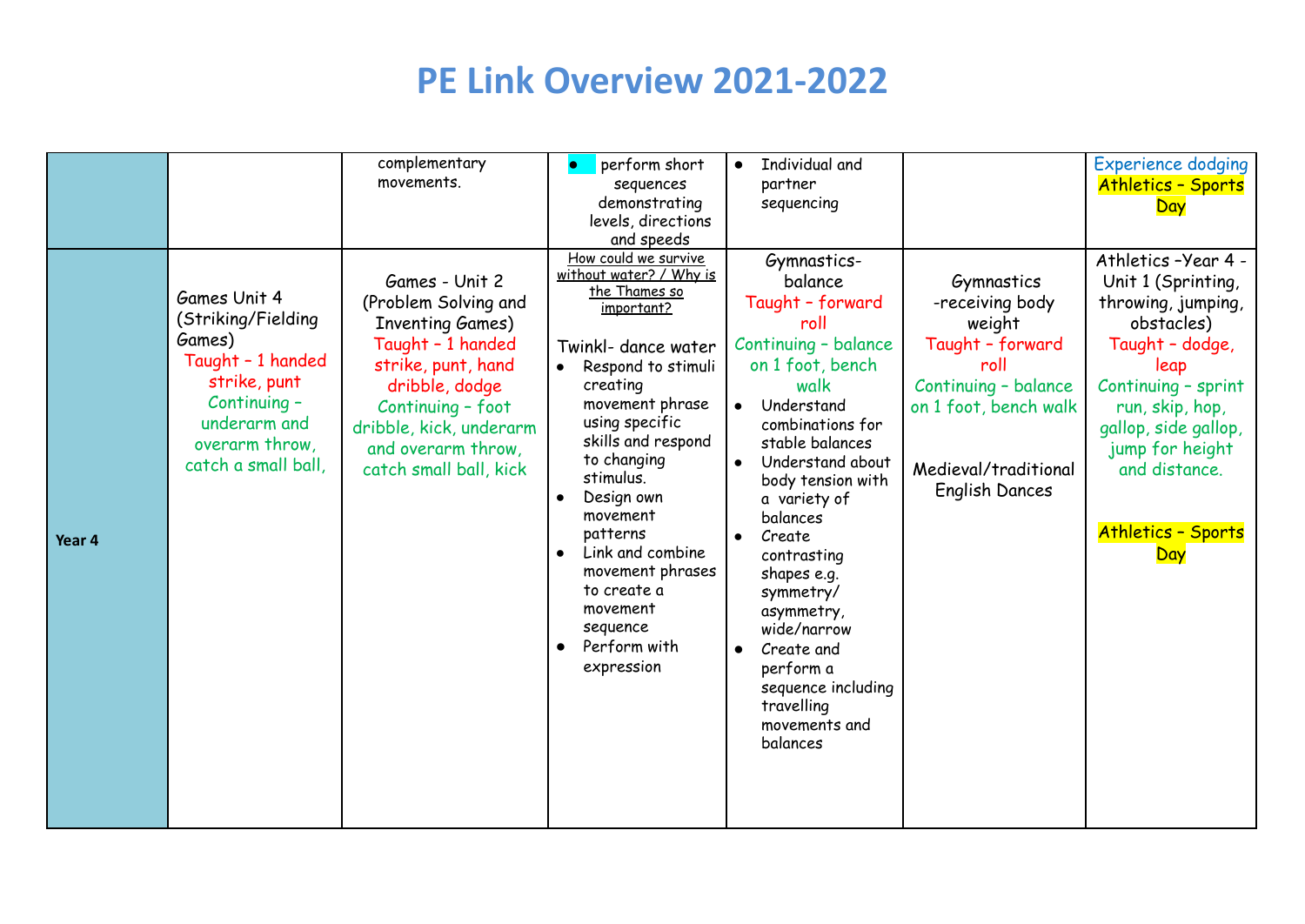| Year 5 | Games-Unit 1<br>(Net and Wall<br>Games)<br>Continuing - 1 and 2<br>handed strike,<br>underarm and<br>overarm throw.<br>catch a small ball<br>Taught - striking<br>ball over a net,<br>catch a ball from<br>different angles, | Games - Unit 2 (Ball<br>Handling Games)<br>Continuing - underarm<br>and overarm throw,<br>dodge, dribbling<br>Taught - moving off of<br>the ball, pivot,<br>bouncing, shooting,<br>defending, | <u>How can we rediscover</u><br>the wonders of Ancient<br>Egypt?<br>Egyptian dance - PE<br>folder<br>Dance unit 2 - what<br>a card<br>Respond to stimuli<br>and<br>accompaniment<br>Transfer ideas<br>into movement<br>Refine movements<br>to improve<br>performance<br>use a range of<br>$\bullet$<br>basic<br>compositional<br>principles<br>remember and<br>perform the<br>whole dance | Gymnastics-<br>Functional use of<br>the limbs<br>show travelling<br>$\bullet$<br>and jumping<br>activities<br>initiated by<br>pushing or pulling<br>against the floor<br>and hold a balance<br>position.<br>Travel using a<br>swinging<br>movement e.g<br>cartwheel, scissor<br>jumps.<br>Use various ways<br>$\bullet$<br>of gripping<br>apparatus with<br>hands<br>Link movements<br>$\bullet$<br>to create a<br>sequence with<br>various body<br>shapes, speed and<br>directions. | Dance - Twinkl<br>WW <sub>2</sub><br>use a range of<br>movement patterns<br>plan an<br>interpretive dance<br>compare their<br>$\bullet$<br>performances with<br>previous ones<br>demonstrate<br>$\bullet$<br>improvement to<br>achieve better | Athletics sports<br>day<br>Continuing - sprint<br>run, skip, hop,<br>gallop, side gallop,<br>jump for height<br>and distance.<br>dodge, leap |
|--------|------------------------------------------------------------------------------------------------------------------------------------------------------------------------------------------------------------------------------|-----------------------------------------------------------------------------------------------------------------------------------------------------------------------------------------------|-------------------------------------------------------------------------------------------------------------------------------------------------------------------------------------------------------------------------------------------------------------------------------------------------------------------------------------------------------------------------------------------|--------------------------------------------------------------------------------------------------------------------------------------------------------------------------------------------------------------------------------------------------------------------------------------------------------------------------------------------------------------------------------------------------------------------------------------------------------------------------------------|-----------------------------------------------------------------------------------------------------------------------------------------------------------------------------------------------------------------------------------------------|----------------------------------------------------------------------------------------------------------------------------------------------|
|--------|------------------------------------------------------------------------------------------------------------------------------------------------------------------------------------------------------------------------------|-----------------------------------------------------------------------------------------------------------------------------------------------------------------------------------------------|-------------------------------------------------------------------------------------------------------------------------------------------------------------------------------------------------------------------------------------------------------------------------------------------------------------------------------------------------------------------------------------------|--------------------------------------------------------------------------------------------------------------------------------------------------------------------------------------------------------------------------------------------------------------------------------------------------------------------------------------------------------------------------------------------------------------------------------------------------------------------------------------|-----------------------------------------------------------------------------------------------------------------------------------------------------------------------------------------------------------------------------------------------|----------------------------------------------------------------------------------------------------------------------------------------------|